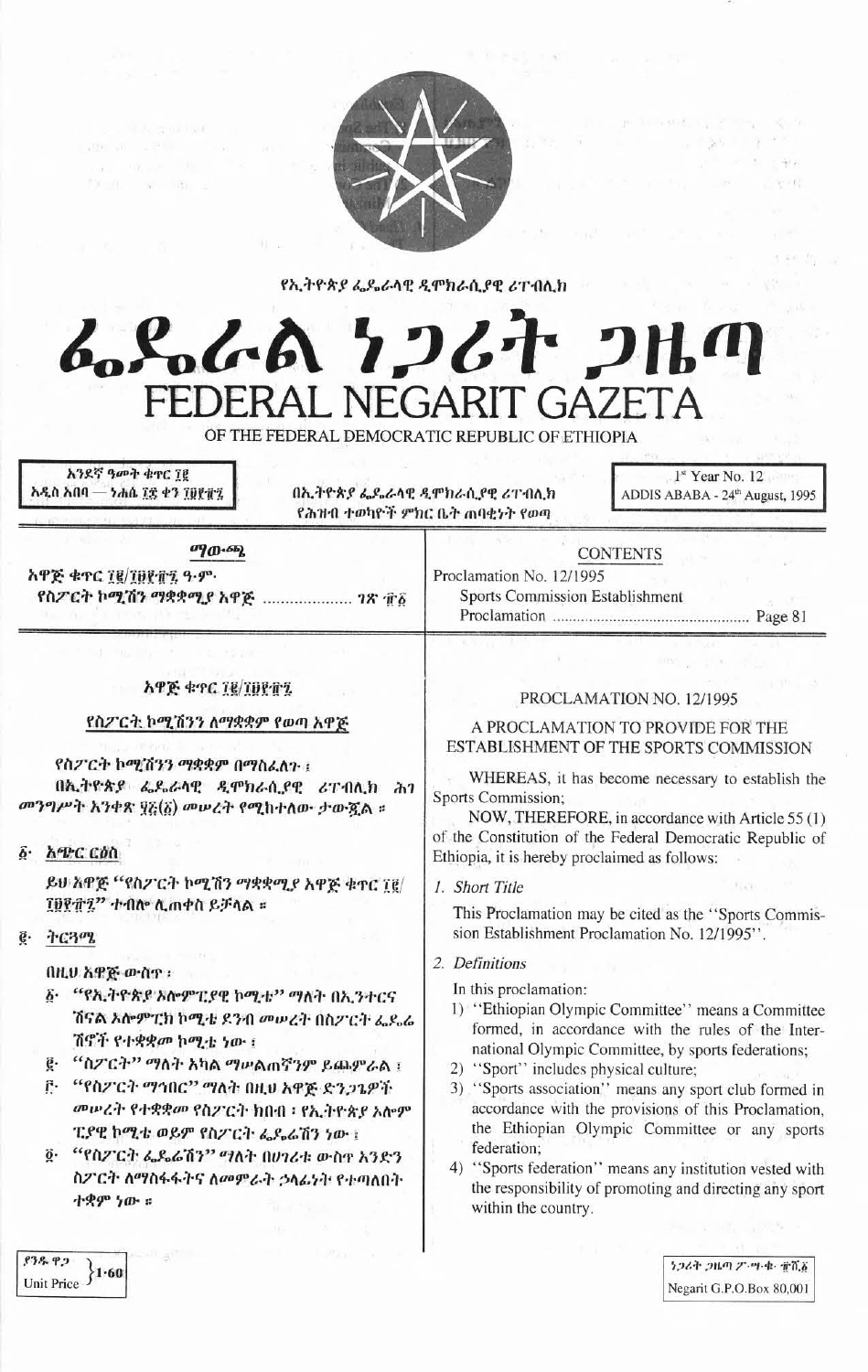$\sim$ 

| <u>ቮ· መቋቋም</u>                                                                      | 3. Establishment                                                                                                                       |
|-------------------------------------------------------------------------------------|----------------------------------------------------------------------------------------------------------------------------------------|
| δ· የስፖርት ኮሚሽን (ከዚህ በኋላ "ኮሚሽኑ" ተብሎ የሚጠራ)                                             | 1) The Sports Commission (hereinafter referred to as "the                                                                              |
| ራሱን የቻለ የፌዴራል መንግሥት መሥሪያ ቤት ሆኖ በዚህ                                                  | Commission") is hereby established as an autonomous                                                                                    |
| አዋጅ ተቋቁሟል ፡                                                                         | public institution of the Federal Government.                                                                                          |
| g ኮሚሽኑ ተጠሪነቱ ለሚኒስትሮች ምክር ቤት ይሆናል ፡፡                                                 | 2) The Commission shall be accountable to the Council of<br>Ministers.                                                                 |
| ፬· ዋና መሥሪያ ቤት                                                                       | 4. Head Office                                                                                                                         |
| የኮሚሽኑ ዋና መሥሪያ ቤት በአዲስ አበባ ይሆናል ።                                                    | The head office of the Commission shall be in Addis                                                                                    |
| ሯ የኮሚሽኑ ዓላማ                                                                         | Ababa.                                                                                                                                 |
| የኮሚሽኑ ዓላማ ስፖርት በኅብረተሰቡ ውስዋ እንዲደራጅ<br>እንዲስፋፋና ሰፊ ሕዝባዊ ተሣትፎ እንዲኖረው ማድረግ ነው።           | 5. Objective<br>The objective of the Commission shall be to organize                                                                   |
| ፤ የኮሚሽኑ ሥልጣንና ተግባር                                                                  | sports within the community, and to extend and popularize                                                                              |
| ኮሚሽኑ የሚከተሉት ሥልጣንና ተግባሮች ይኖሩታል!                                                      | īt.<br>6. Powers and Duties of the Commission                                                                                          |
| ፩· የሀገሪቱን የስፖርት ፖሊሲ ያዘጋጀል ፡ ሲፈቀድም ተግባራዊ                                             | The Commission shall have the following powers and                                                                                     |
| መሆኑን ይከታተሳል ፡                                                                       | duties:                                                                                                                                |
| <u>፪· የስፖርት ማኅበራት ስለሚቋቋሙበትና ደረጃቸው ስለሚወሰ</u><br>ንበት ሁኔታ መመሪያ ያወጣል ፣ በሀገር አቀፍ ደረጃ     | 1) to prepare the national policy relating to sports, and                                                                              |
| ለሚቋቋሙት የስፖርት ማኅበሮች ፌቃድ ይሰጣል ፡ ፕሮግራ                                                  | implement same upon approval;<br>2) to issue directives concerning the establishment and                                               |
| ሞቻቸውንና ዓለም አቀፍ ግንኙነቶቻቸውን ያስተባብራል ፡                                                  | determination of the standards of sports associations;                                                                                 |
| ይቆጣጠራል ፡                                                                            | issue permits to sports associations formed at the                                                                                     |
| <u>፫ ሀገር አቀፍና ኢንተርናሽናል የስፖርት ውድድሮችን</u>                                             | national level; coordinate and supervise the program-                                                                                  |
| ያዘጋጀል ፣ እንዲዘጋጁም ፌቃድ ይሰጣል ፣ የኢትዮጵያ<br>አጠቃላይ ጨዋታዎችን ከኢትዮጵያ አሎምፒያዊ ኮሚቴ                 | mes and international contacts of such sports as-<br>sociations;                                                                       |
| <i>ጋር በመተባበር ያዘጋ</i> ጀል ፤                                                           | 3) to organize national and international sports com-                                                                                  |
| ፬· ብሔራዊ የስፖርት ቡድኖች አባላት በእንክብካቤ እንዲያዙና                                              | petitions and issue permit regarding same; in                                                                                          |
| በሚገባ እንዲሠለዋኑ ያደርጋል ፣                                                                | cooperation with the Ethiopian Olympic Committee,<br>organize all-Ethiopia sports competitions;                                        |
| ሯ አገር አቀፍ የስፖርት ውድድሮችን በሚመለከት በስፖርት                                                 | 4) to provide for the proper care for, and due training of,                                                                            |
| <i>ማኅ</i> በሮች መካከል የሚነሳውን ክርክሮች ይዳኛል ፣                                              | members of national sports teams;                                                                                                      |
| ፯· አግባብ ካላቸው አካላት <i>ጋ</i> ር በመተባበር የስፖርት ትዋቅና<br>መሣሪያ በሀገር ውስዋ እንዲመረት ያበረታታል ፡ ከውጭ | 5) to settle disputes among sports associations relating to                                                                            |
| የሚገቡበትንም ሁኔታ ያመቻቻል፤                                                                 | national sports competitions;<br>6) in cooperation with the appropriate organs, to en-                                                 |
| ፯· ባሀላዊ ስፖርቶች የበለጠ እንዲታወቁ ፥ እንዲሻሻሱና                                                 | courage the local production of sports equipment and                                                                                   |
| እንዲያድጉ ይረዳል ፣                                                                       | materials; facilitate the importation of same;                                                                                         |
| ጅ የአገር አቀፍ ስፖርት ማኅበሮች ገቢ ለዓላማቸው ብቻ<br>መዋሉን ለማረጋገዋ ሂሣባቸውን ይመረምራል ፤                   | 7) to assist in the popularization, improvement and enhan-<br>cement of traditional sports;                                            |
| <u>፱ በአገር አቀፍና በኢንተርናሽናል ደረጀ የሚያገለግሉ</u><br>የስፖርት ማዘውተሪያ ሥፍራዎች ያዘጋጀል ፡ በክልሎች        | 8) to audit the books of accounts of national sports<br>associations with a view to ascertaining that their                            |
| ለሚዘጋጁ የስፖርት ማዘውተሪያ ሥፍራዎች የቴክኒክ                                                      | income is utilized only for the fulfillment of their                                                                                   |
| ድጋፍ ይሰጣል ፤                                                                          | objectives;                                                                                                                            |
| ፲ ከጨና ዋቢቃ ሚኒስቴር ጋር በመተባበር ስፖርታዊ<br>ሕክምናን ያደራጀል ፡ በክልሎች ለሚደረጉ ዝግጅቶችም                 | 9) to establish sports centres of national and international<br>standards; provide technical assistance to regional<br>sports centres; |
| ድጋፍ ይሰጣል፤                                                                           | 10) in cooperation with the Ministry of Health, to organize                                                                            |
| ፲፩· የንብረት ባለቤት ይሆናል ፡ ውል ይዋዋላል ፡ በራሱ ስም<br>ይከሳል ፡ ይከሰሳል ፤                           | sports medical facilities; assist in the organization of                                                                               |
| ፲፪· ዓላማውን ለማስፌጸም የሚረዱ ሴሎች ተግባሮችን ያከና                                                | sports medical facilites by Regional Governments;<br>11) to own property, enter into contracts, sue and be sued                        |
| ውናል።                                                                                | in its own name;                                                                                                                       |
| the control of the state of the con-<br>፯· የኮሚሽኑ አቋም                                | 12) to perform such other duties as are conducive to the                                                                               |
| and the company<br>ከሚሽኑ                                                             | attainment of its objective.                                                                                                           |
| ፩ የፌዴራል የስፖርት ምክር ቤት (ከዚህ በኋላ "ምክር                                                  | 7. Organization of the Commission                                                                                                      |
| ቤቱ'' እየተባለ የሚጠራ) ፤                                                                  | The Commission shall have:                                                                                                             |
| g. በመንግሥት የሚሾም አንድ ኮሚሽነር እና አንድ ምክትል                                                | 1) a Federal Sports Council (hereinafter "the Council");                                                                               |
| ኮሚሽነር ፤ እና<br>፫· አስፈላጊው ሥራተኞች ፤                                                     | 2) a Commissioner and Deputy Commissioner appointed                                                                                    |
| Fig. 1000,000 DL<br>ይኖሩታል።                                                          | by the Government; and<br><b>WAS TO PA</b>                                                                                             |
| <b>STEP VN (B.W.</b><br>ድ· የምክር ቤቱ አባሎች                                             | 3) the necessary staff.<br>8. Members of the Council                                                                                   |
| ምክር ቤቱ የሚከተሉት አባሎች ይኖሩታል ፤                                                          | The Council shall have the following members:                                                                                          |
|                                                                                     |                                                                                                                                        |

 $\overline{\phantom{a}}$ 

 $\label{eq:4} \mathcal{M}^{\mathcal{A}}\in\mathbb{R}^{M}\times\mathbb{R}^{M}\times\mathbb{R}^{M}\times\mathbb{R}^{M}$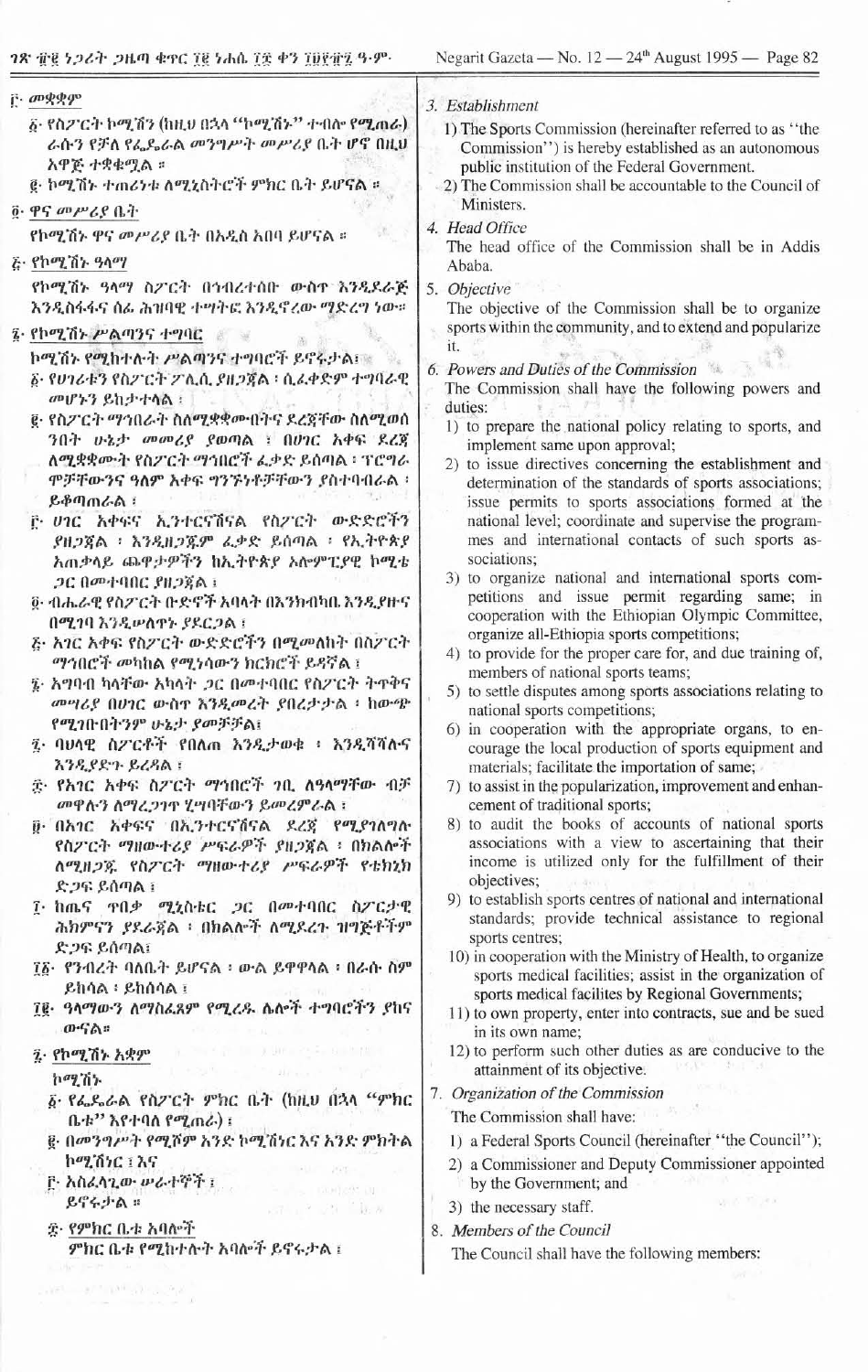| 1) a Representative to 1<br>Government<br>2) Representatives of tl<br>Regions and of Add<br>3) The Chairman of the<br>Committee<br>4) The Chairman of ea<br>Federation<br>5) Representatives of c<br>and mass organization<br>by the Government.<br>6) The Commissioner.<br>9. Meetings of the Counc<br>1) The Council shall<br>nually; however it<br>dinary meeting, whe<br>2) There shall be a qu<br>members of the Cou<br>3) Decisions of the Co<br>vote; in case of a tie<br>vote.<br>4) Without prejudice to<br>Council may draw u<br>10. Powers and Duties of<br>The Council shall hav<br>1) to deliberate upon<br>enhancing sports, a<br>2) to approve policy of<br>submitted to the G<br>3) to approve directiv |
|-------------------------------------------------------------------------------------------------------------------------------------------------------------------------------------------------------------------------------------------------------------------------------------------------------------------------------------------------------------------------------------------------------------------------------------------------------------------------------------------------------------------------------------------------------------------------------------------------------------------------------------------------------------------------------------------------------------------------|
| 4) to evaluate the acti<br>11. Powers and Duties of                                                                                                                                                                                                                                                                                                                                                                                                                                                                                                                                                                                                                                                                     |
| 1) The Commissioner<br>Commission and, as<br>the activities of the<br>2) Without limiting the<br>(1) of this Article, th<br>(a) exercise the pov<br>specified in Arti<br>(b) employ and adn<br>sion in accorda<br>laws;<br>(c) prepare the wo<br>Commission and<br>(d) effect expenditu<br>budget and wor<br>(e) represent the Co<br>third parties;<br>(f) submit reports of<br>3) The Commissioner n<br>duties to the other<br>Commission to the<br>of the Commission.                                                                                                                                                                                                                                                 |
|                                                                                                                                                                                                                                                                                                                                                                                                                                                                                                                                                                                                                                                                                                                         |

|    | <i>ivgani</i> Jazem<br>$-110.12 - 24$ August $1775 - 1$ agc 03                                                     |  |  |
|----|--------------------------------------------------------------------------------------------------------------------|--|--|
|    |                                                                                                                    |  |  |
| l. | 1) a Representative to be designated by the                                                                        |  |  |
|    | Chairman                                                                                                           |  |  |
| ŕ. | 2) Representatives of the Sports Councils of the                                                                   |  |  |
|    | Regions and of Addis Ababa Members                                                                                 |  |  |
|    | 3) The Chairman of the Ethiopian Olympic                                                                           |  |  |
|    | 4) The Chairman of each national Sports                                                                            |  |  |
|    |                                                                                                                    |  |  |
|    | 5) Representatives of other government                                                                             |  |  |
| ŕ. | and mass organizations to be designated                                                                            |  |  |
|    |                                                                                                                    |  |  |
|    |                                                                                                                    |  |  |
|    | 9. Meetings of the Council<br>The Research                                                                         |  |  |
| ×  |                                                                                                                    |  |  |
|    | 1) The Council shall hold a regular meeting once an-                                                               |  |  |
|    | nually; however it may at any time hold an extraor-<br>dinary meeting, whenever found necessary.                   |  |  |
|    | 2) There shall be a quorum where the majority of the                                                               |  |  |
|    | members of the Council are present at its meetings.                                                                |  |  |
| P  | 3) Decisions of the Council shall be passed by a majority                                                          |  |  |
| ×  | vote; in case of a tie the Chairman shall have a casting                                                           |  |  |
|    | vote.                                                                                                              |  |  |
|    | 4) Without prejudice to the provisions of this Article, the                                                        |  |  |
|    | Council may draw up its own rules of procedure.                                                                    |  |  |
|    |                                                                                                                    |  |  |
|    | 10. Powers and Duties of the Council                                                                               |  |  |
|    | The Council shall have the following powers and duties:                                                            |  |  |
|    | 1) to deliberate upon ways and means of extending and                                                              |  |  |
|    | enhancing sports, and make recommendations;                                                                        |  |  |
|    | 2) to approve policy decisions and long-term plans to be<br>submitted to the Government,                           |  |  |
|    | 3) to approve directives issued by the Commission.                                                                 |  |  |
|    | 4) to evaluate the activity reports of the Commission.                                                             |  |  |
|    |                                                                                                                    |  |  |
|    | 11. Powers and Duties of the Commissioner                                                                          |  |  |
|    | 1) The Commissioner shall be the chief executive of the                                                            |  |  |
|    | Commission and, as such, shall direct and administer                                                               |  |  |
|    | the activities of the Commission.                                                                                  |  |  |
|    | 2) Without limiting the generality stated in sub-Article                                                           |  |  |
|    | (1) of this Article, the Commissioner shall:<br>(a) exercise the powers and duties of the Commission               |  |  |
|    | specified in Article 6 of this Proclamation;                                                                       |  |  |
|    | (b) employ and administer employees of the Commis-                                                                 |  |  |
| 3  | sion in accordance with the Federal civil service                                                                  |  |  |
|    | laws;                                                                                                              |  |  |
|    | (c) prepare the work porgramme and budget of the                                                                   |  |  |
|    | Commission and implement same upon approval;                                                                       |  |  |
|    | (d) effect expenditure in accordance with the approved                                                             |  |  |
|    | budget and work programme of the Commission;                                                                       |  |  |
|    | (e) represent the Commission in all its dealings with                                                              |  |  |
|    | third parties;                                                                                                     |  |  |
|    | (f) submit reports on the activities of the Commission.<br>3) The Commissioner may delegate part of his powers and |  |  |
|    | duties to the other officials and employees of the                                                                 |  |  |
| ŕ  | Commission to the extent necessary for the efficiency                                                              |  |  |
|    |                                                                                                                    |  |  |